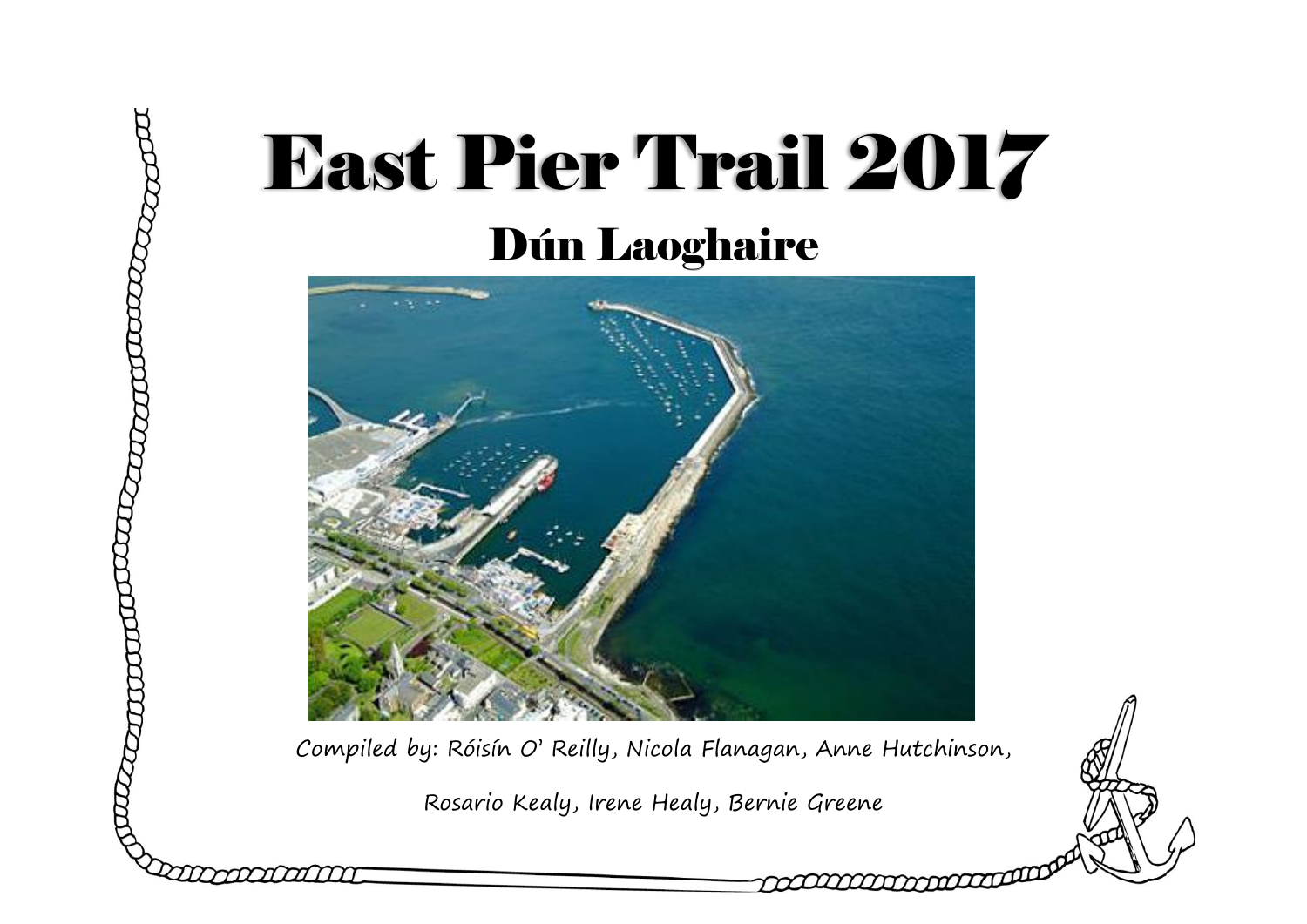





 The town was officially renamed Kingstown in 1820 in honour of a visit by the British King George IV, but reverted to its ancient Irish name by resolution of the town council in 1920. This monument was erected to mark the occasion of the visit.

#### Questions:

- 1. What is the original name of this town before it was renamed Kingstown?
- 2. What 3D shapes support the monument? Circle the correct answer.



\_\_\_\_\_\_\_\_\_\_\_\_\_\_\_

3. The monument was erected in MDCCCXVII (1817). Can you write 1819 in Roman numerals?





Go to the sea side of the monument and proceed to the anchor behind the monument.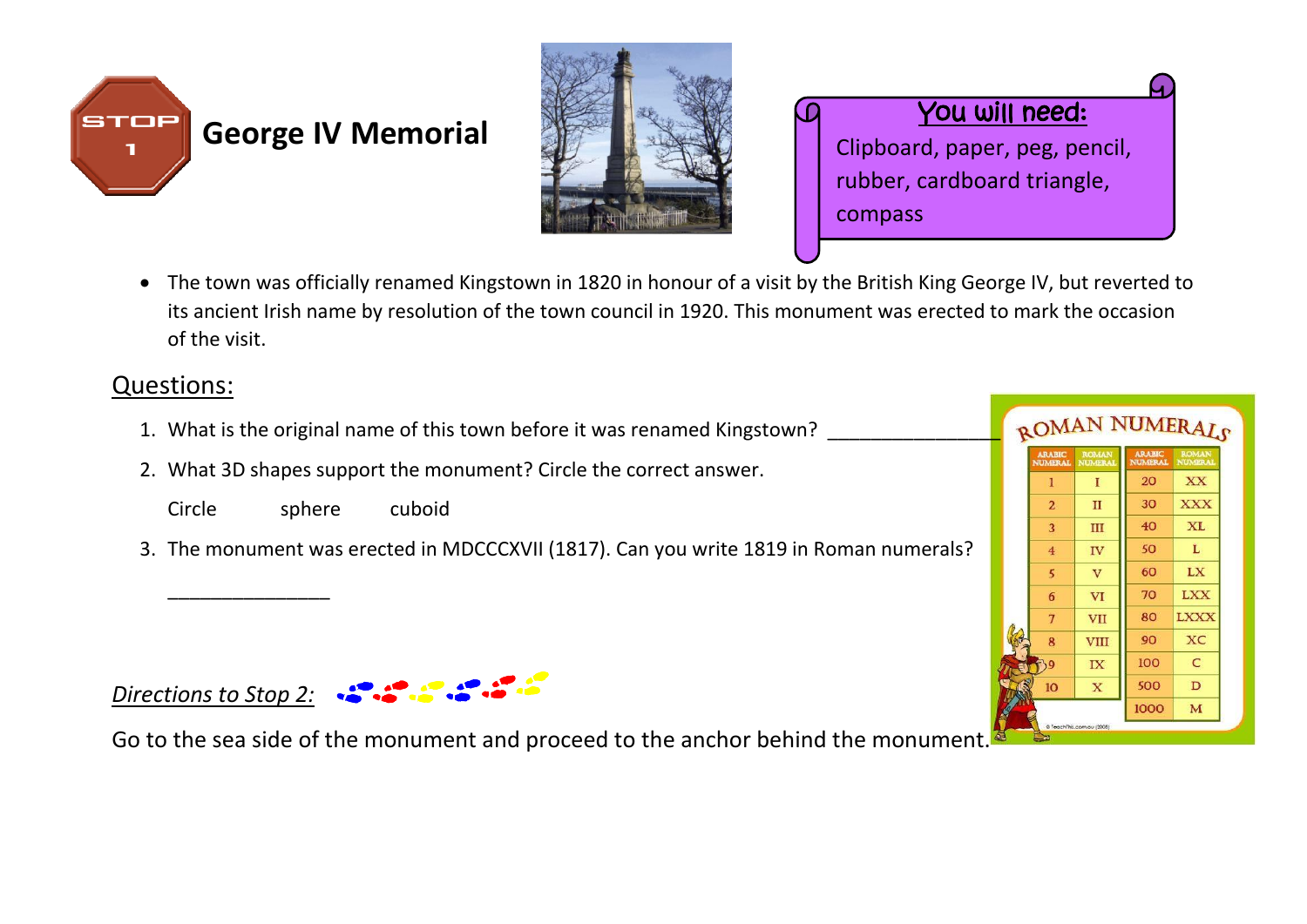

### **Memorial Plaques and The RMS Leinster Anchor**

- On this plaza there is a number of memorials commemorating significant events in the history of Dún Laoghaire:
	- 1. Plaque to commemorate the lifeboat crew lost in the attempted rescue of The Palme during a storm of Christmas Eve 1895.
	- 2. The anchor of RMS Leinster, the mail ship torpedoed by the Germans on 10th October 1918.
	- 3. Plaque to honour those involved in the 1913 Lockout.

### Questions:

- 1. How many lives were lost on the RMS Leinster?
- 2. What exact date in 1895 did the crew of the lifeboat perish while attempting to rescue The Palme?
- 3. The RMS Leinster was one of four royal mail ships. Can you guess the other three names?

1. \_\_\_\_\_\_\_\_\_\_\_\_\_\_\_\_\_ 2. \_\_\_\_\_\_\_\_\_\_\_\_\_\_\_\_\_\_\_\_\_ 3. \_\_\_\_\_\_\_\_\_\_\_\_\_\_\_\_\_\_\_\_

#### *Directions to Stop 3:*



Proceed towards the East Pier and stop at the National Yacht Club.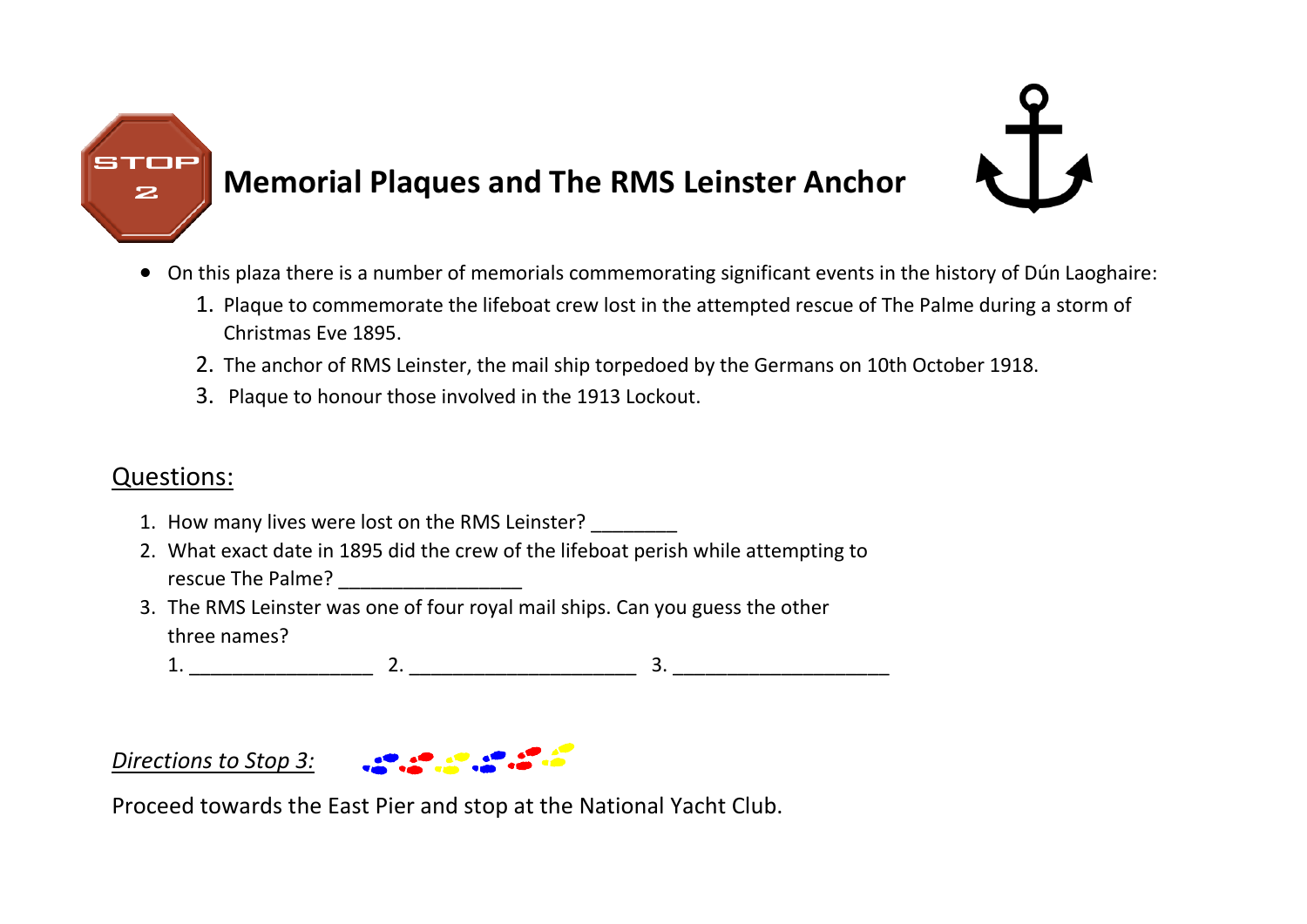



- The clubhouse was built in 1870 by architect William Sterling.
- It is used for recreational sailing.

### Questions:

- 1. This Olympic silver medallist is a member of this yacht club. Circle the event in which she won her medal. Sailing Canoeing Rowing
- 2. What is her name?  $\frac{2}{\sqrt{2}}$
- 3. This lamppost is a replica of an original gas burner. Can you guess the purpose of the two bars at the top?

\_\_\_\_\_\_\_\_\_\_\_\_\_\_\_\_\_\_\_\_\_\_\_\_\_\_\_\_\_\_\_\_\_\_\_\_\_\_\_\_\_\_\_\_\_\_\_\_\_\_\_\_\_\_\_\_\_\_\_\_\_\_\_\_\_\_\_\_\_





#### *Directions to Stop 4:*



Go onto the upper level of East Pier and walk until you see a large compass on your right.

#### A little diversion…

As you walk along the upper level, look in at the cannon in the park to your right. Use your compass to determine in which direction it is facing.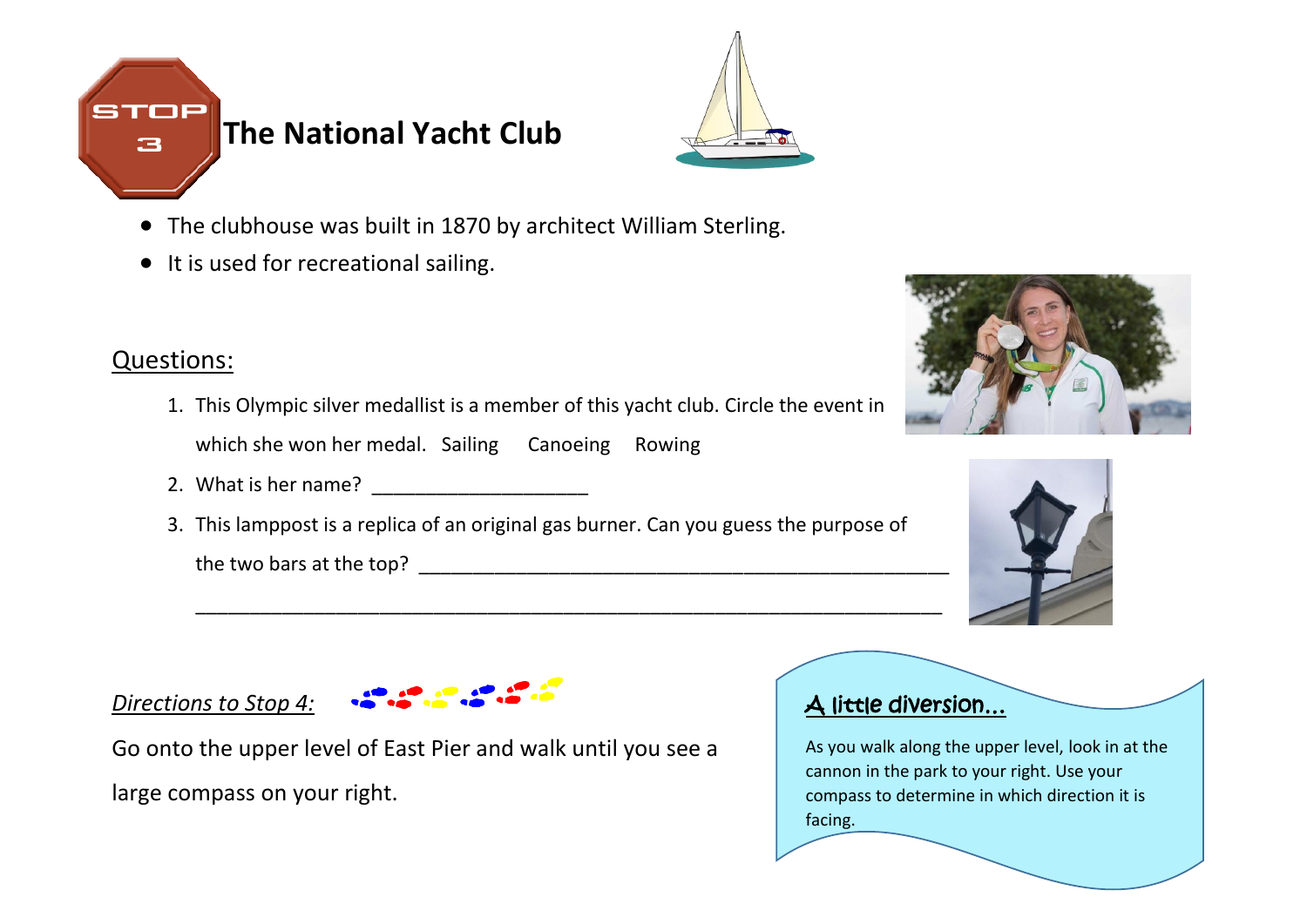

### **The Seafront Compass**

This seafront compass indicates places of interest in the area.

• Kish Lighthouse is located 11.2 kilometres off Dún Laoghaire harbour and is used ward off seafarers from the dangerous sands of the Kish Bank.

# **Activity**

- 1. How far is it to the landmark that most interests you?
- 2. Sketch the landmark in the box below:

# *Directions to Stop 5:*

Return to upper pier level and continue to Boyd memorial.

On a clear day you can see Kish Lighthouse on the horizon. Can you see it?

### Did you know?

Dún Laoghaire's East Pier is Ireland's most popular pedestrian pier, with approximately 1 million people walking it per year!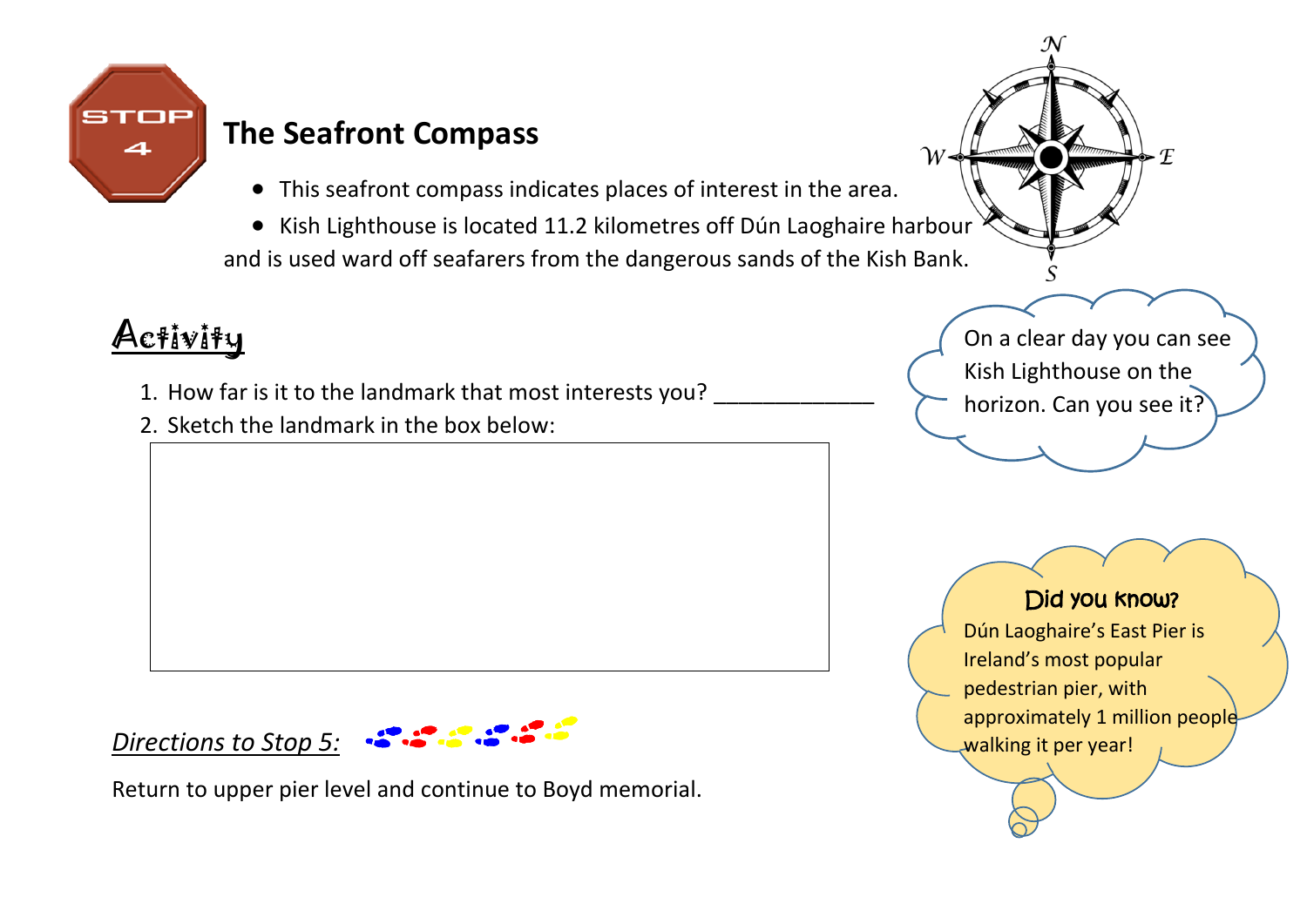

### **Boyd Memorial**

 This memorial was erected by The Royal St. George Yacht Club to commemorate the heroism of Captain J. McNeil Boyd of the HMS AJAX.

### Questions:

- 1. Name the ship from which Boyd attempted to rescue the crew.
- 2. In what year did the tragedy happen? Circle the answer (Hint: see STOP 1) a. 1816 b. 1861 c. 1821
- 3. What stone was used to build the pier wall?

# Activity

Draw a small section of the pier wall in

the box.

*Directions to Stop 6:*

Follow the platform to the weather station.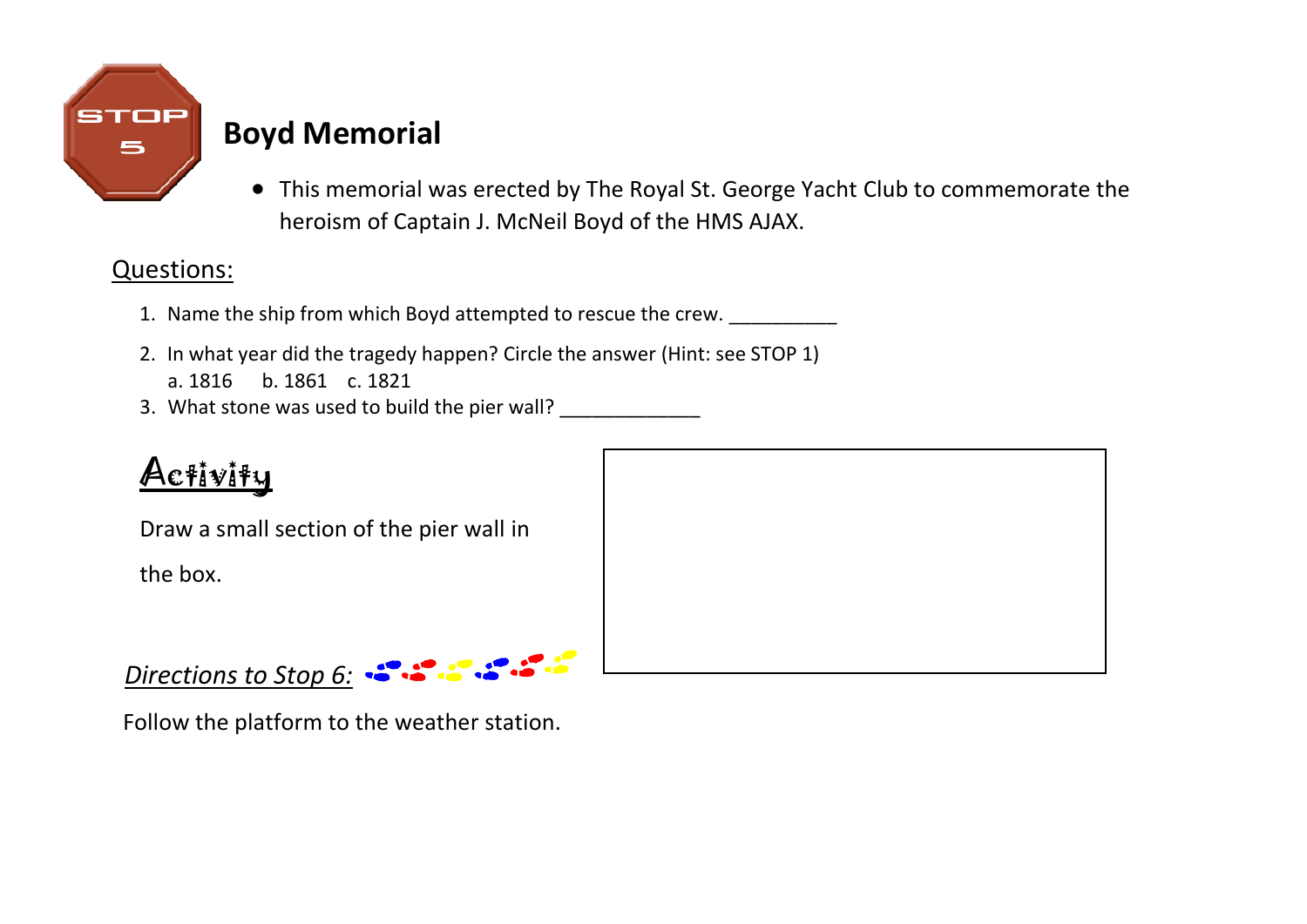

### **Weather Station**

 This station measures many aspects of Dún Laoghaire's maritime weather. On top you can see an example of an anemometer (which measures wind speed) invented by Dubliner Thomas Romney Robinson.

### Questions:

- 1. Name two other aspects of weather that are measured at this station.
- 2. What type of anemometer is at this station? Please circle:

\_\_\_\_\_\_\_\_\_\_\_\_\_\_\_\_\_\_\_\_\_\_\_\_\_\_\_\_\_\_\_\_\_\_\_\_\_\_\_\_\_\_\_\_\_\_\_\_\_

\_\_\_\_\_\_\_\_\_\_\_\_\_\_\_\_\_\_\_\_\_\_\_\_\_\_\_\_\_\_\_\_\_\_\_\_\_\_\_\_\_\_\_\_\_\_\_\_\_\_\_\_\_

- Vane Cup Hot wire
- 3. Can you name a seafaring motif that is found on the memorial?



### *Directions to Stop 7:*



Continue on the platform until you reach the red lighthouse and battery.

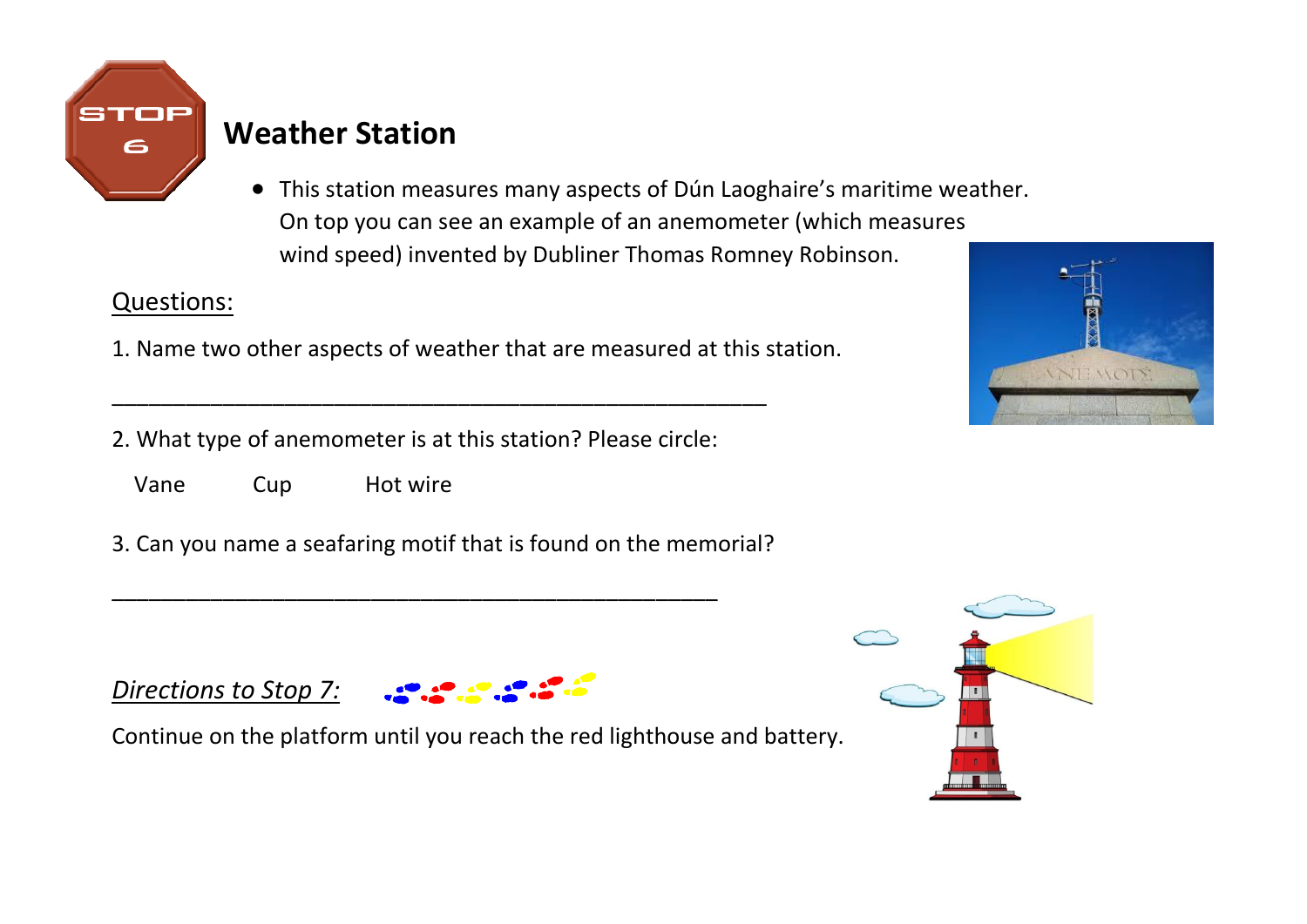

### **Lighthouse/ Battery**

- The lighthouse was one of many around the country used to help ships navigate a safe harbour.
- The Officers and Soldiers Quarters buildings were within the Battery complex which was also used to store weapons.

### Questions:

- 1. What flag is flying? \_\_\_\_\_\_\_\_\_\_\_\_\_\_\_\_\_
- 2. How many could be accommodated in the soldiers quarters?
- 3. What was the bell used for? \_\_\_\_\_\_\_\_\_\_\_\_\_\_\_\_\_\_\_\_\_\_\_\_\_\_\_\_\_\_\_\_\_\_\_\_\_\_\_\_\_\_\_\_\_
- 4. How much would 4 x 99s cost at Teddy's Ice Cream?

#### *Directions to Stop 8:*

On the lower platform, walk back towards the bandstand.

On your way to the bandstand look out for a black cannon which is stuck in the ground as a bollard! Why do you think that is there?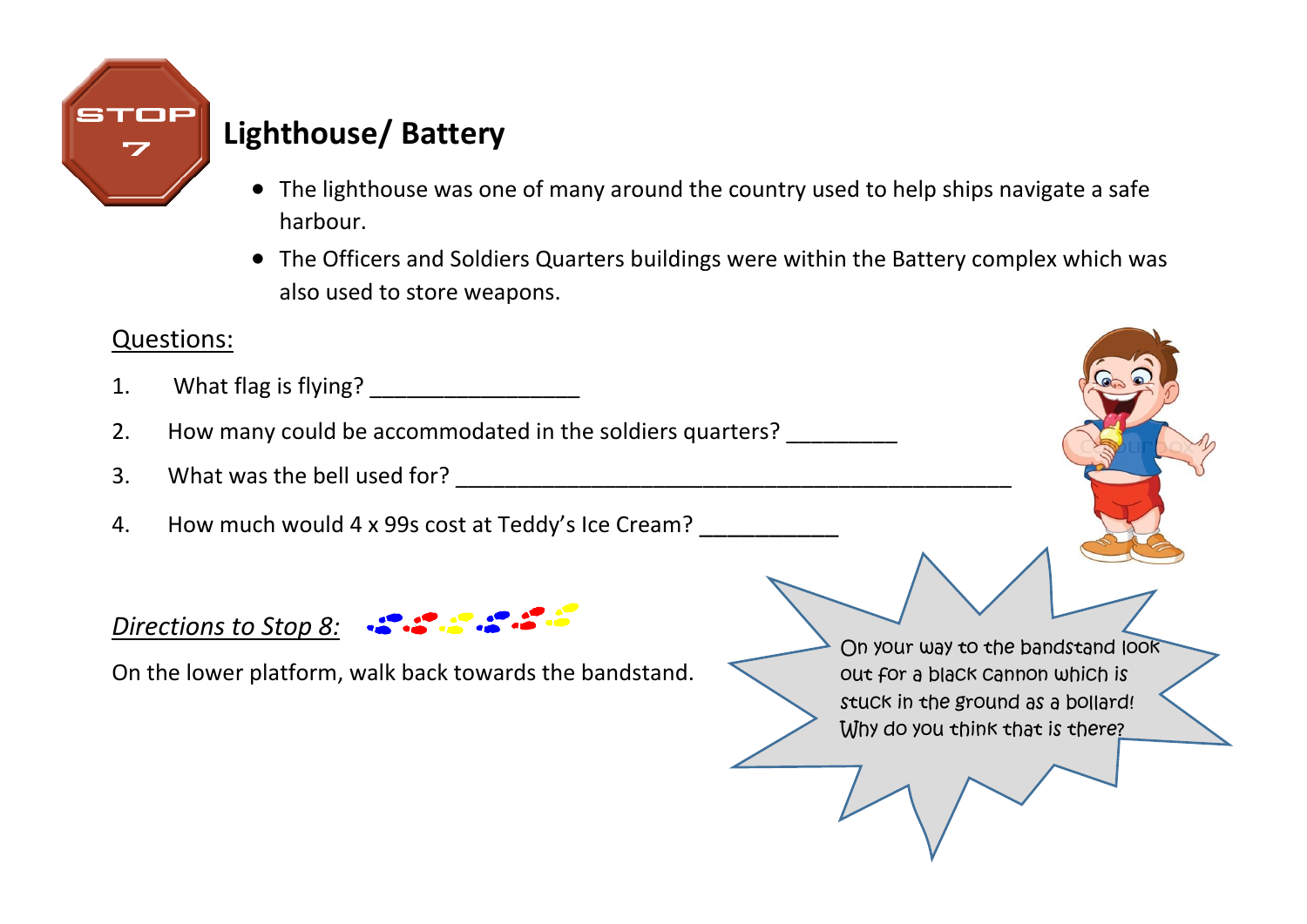



 The Victorian Bandstand and the shelter on the level above it were erected in the 1890's. They are wonderful examples of craftsmanship in cast and wrought iron.

#### Questions:

- 1. Name an 'iron' mini-beast you can see hiding.
- 2. There is a musical instrument to be found in the upper corners of the structure. Which of the

following is it? Circle the correct answer.

Harp guitar Lyre

#### *Directions to Stop 9:*

Walk along the lower platform until you come to a large blue buoy near the entrance to East Pier. Stand with your back to it to see the Original Lifeboat House near the water's edge.